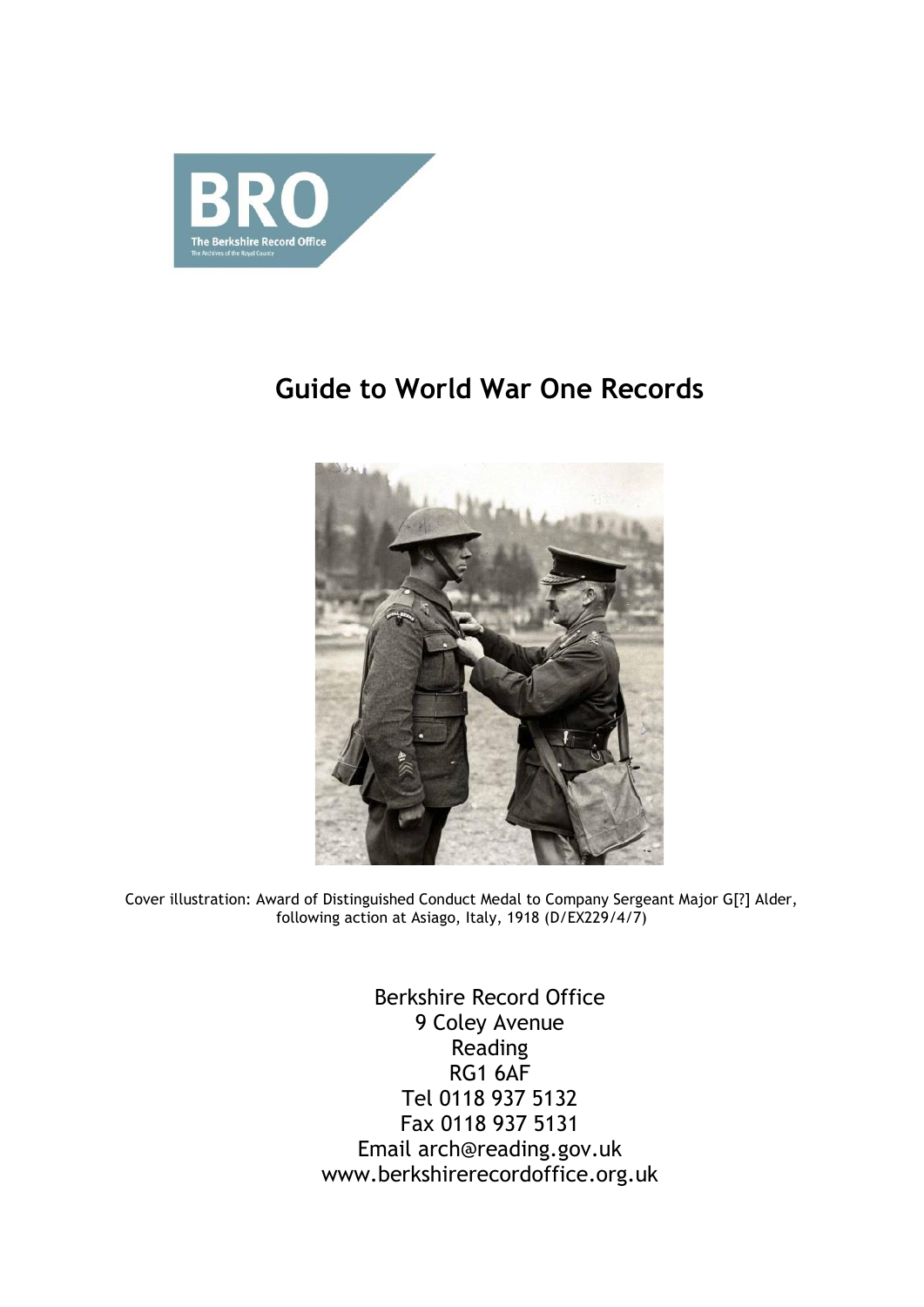#### **Using this Guide**

This is a guide to the sources we have at the Berkshire Record Office on World War I.

It is divided into the following sections:

Active Service overseas Home Front Remembrance

The guide is arranged by place for towns and villages throughout Berkshire. Records that are not place-specific are grouped under 'General' at the beginning of each section.

The reference listed after each entry is the document reference to quote if you would like to see that specific record. (Please note that some references are for more than one item). If you have any questions, just ask staff for advice.

If you would like to visit us to carry out your research, please email or call us to make an appointment. See our **Planning Your Visit** leaflet for further information.

#### **Who Did What?**

During wartime many emergency functions were run by the Government. The two most important local councils in Berkshire at the time were Berkshire County Council and Reading Corporation, which were responsible for effecting emergency orders. These principal councils either carried out the orders themselves or delegated them to the other borough or district councils. The guide also includes records kept by other bodies and individuals.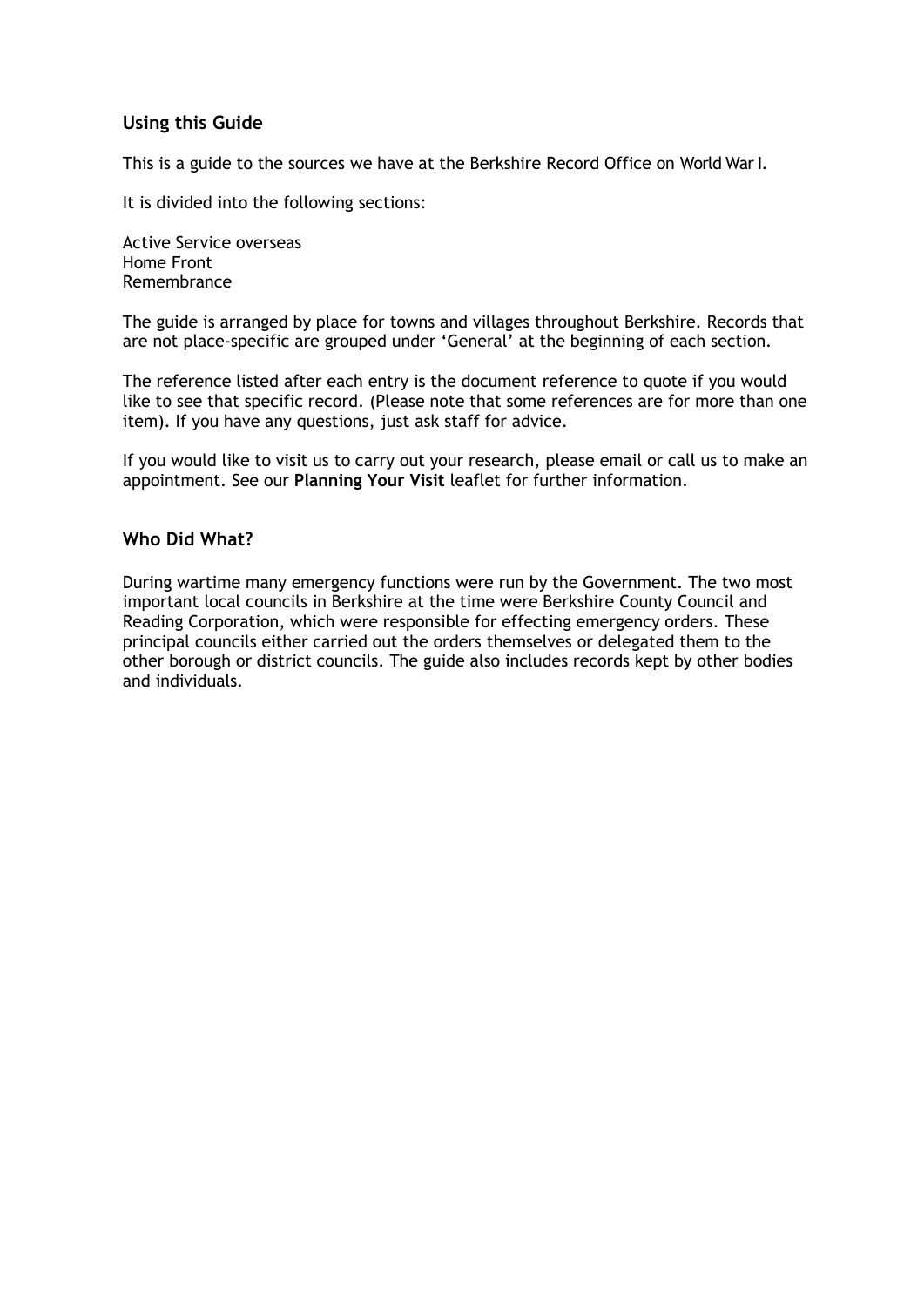### **Active Service Overseas**

| General                                                                                                             |                         |
|---------------------------------------------------------------------------------------------------------------------|-------------------------|
| Letters of Apsley Cherry-Garrard on life as a dispatch rider,                                                       | D/EHR/Z8                |
| and attempts to set up units of dogs to find wounded                                                                |                         |
| soldiers at Front, 1914.                                                                                            |                         |
| Diaries and correspondence relating to the Spencer family<br>of Cookham, including their wartime experiences, 1914- | D/EX801                 |
| 1918, the war artists scheme, a letter of complaint to Lord                                                         |                         |
| Kitchener, 1914, a war-theme Christmas card, 1916, and                                                              |                         |
| menus from brigade dinners, 1916, 1917.                                                                             |                         |
| Copy of letter regarding action off Coronel, [1914].                                                                | D/EX1159/5/8            |
| Lyrics of 'Hymn for the War', by P H Ditchfield, n.d.,<br>c.1914-1918.                                              | R/D134/1/5              |
| Words and music to 'Hymn for the War', by P H Ditchfield,<br>n.d., c.1914-1918.                                     | R/D134/35/1-2           |
| 'Berkshire Men in the Battle Line', article in the Reading                                                          | D/EX1142/1              |
| Standard, 1915.                                                                                                     |                         |
| Photograph album including Royal Army Service Corps<br>servicemen posing for pictures, 1915-1918.                   | D/EX1926/1              |
| Leaflet entitled Angels of Mons the marvellous                                                                      | D/P154/28/24            |
| deliverance of our Troops from the Germans, c.1915-1918.                                                            |                         |
| Article on life in wartime Reims, France, 1916.                                                                     | D/EX1557/1/22           |
| Prayers for use on active service, 1916.                                                                            | D/P122/1C/1             |
| Berkshire and the War: the Reading Standard Pictorial                                                               | On CD. Please ask staff |
| Record, 1916.                                                                                                       | for access.             |
| Extract from letter from Captain Austin Longland, serving                                                           | D/EX2564/1/7-8          |
| in Salonika, Greece, to his wife, 1916; and letter to [his                                                          |                         |
| wife or father], written on his way home for leave, 1917.                                                           |                         |
| Letters from John Heading, serving in 142nd Labour<br>Company, Berkshire Expeditionary Force, France, 1917.         | D/EX2547/2/3/11         |
| Letters from Harold Blackall in Salonica, 1915-1918.                                                                | D/EX1485/2/9            |
| Prayer found in pocket of dead soldier, 1917.                                                                       | D/P162/28/79            |
| Photographs and papers, Royal Berks Regiment at Asiago,                                                             | D/EX229/1-5             |
| Italy, 1918.                                                                                                        |                         |
| Words of 'Hymn of Thanksgiving for Peace', by P H<br>Ditchfield, n.d. [c.1918-1919].                                | R/D134/7/36             |
| Letter to a former prisoner of war recalling captivity in                                                           | D/EX1350/4/3            |
| Belgium, 1919.                                                                                                      |                         |
| Programme for lectures (including 'Causes of the German                                                             | D/EX2771/3/7            |
| Defeat'), German language classes, concerts, evangelistic                                                           |                         |
| meetings and services [for occupying troops] at the YMCA                                                            |                         |
| Central, Cologne [Koln], Germany, 1919.<br>Records of Berkshire War Memorial Committee, 1919-1947.                  | R/D134/3                |
| <b>East Shefford</b>                                                                                                |                         |
|                                                                                                                     | D/P107/8/1              |
| Lists of parishioners serving in the war, 1914-1918.                                                                |                         |
| Faringdon area                                                                                                      |                         |
| List of servicemen, c.1916.                                                                                         | D/EX1303/11/1           |
| <b>Newbury</b>                                                                                                      |                         |
| Medal awarded to Edward Pellew Plenty, [1921].                                                                      | D/EX2381                |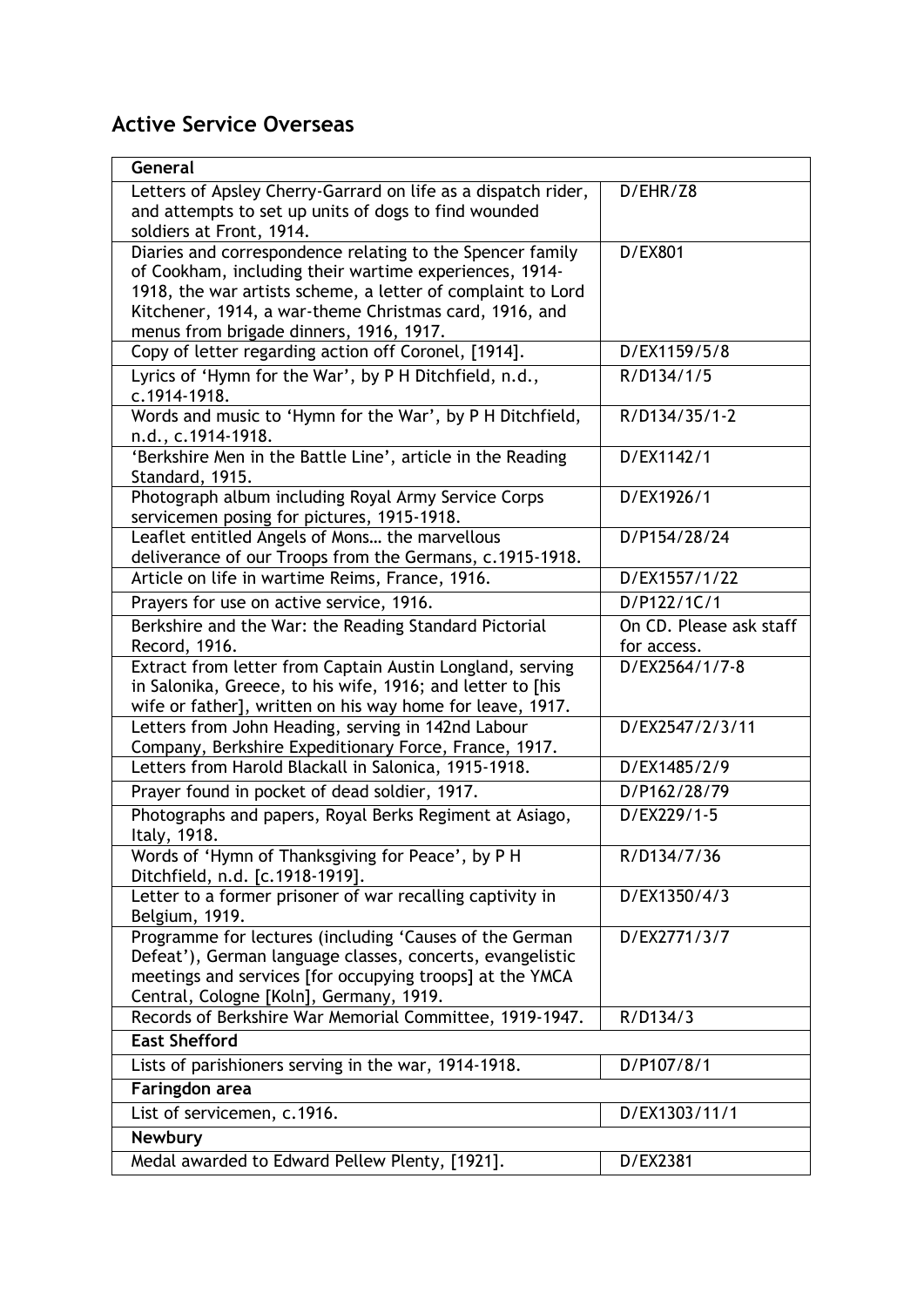| <b>Reading</b>                                                |               |
|---------------------------------------------------------------|---------------|
| Roll of honour of staff in HM forces, Samuel Elliott and Sons | D/EX1263/12/8 |
| (Reading) Ltd, 1914-1915.                                     |               |
| Certificates of character, transfer and discharge and other   | D/EX1348/10   |
| papers relating to the army career of Albert Edward Adey      |               |
| of Reading (born 1875), 1899-1919.                            |               |
| Stanford-in-the-Vale                                          |               |
| Lists of men serving in the war, c.1919.                      | D/P118/28/11  |
| <b>Stubbings</b>                                              |               |
| Printed lists of parishioners in the armed forces, 1915 (with | D/P195/28/32; |
| prayer), and 1918.                                            | D/P195/28/33  |
| <b>Waltham St Lawrence</b>                                    |               |
| List of parishioners in armed forces, 1918.                   | D/P141/28/7   |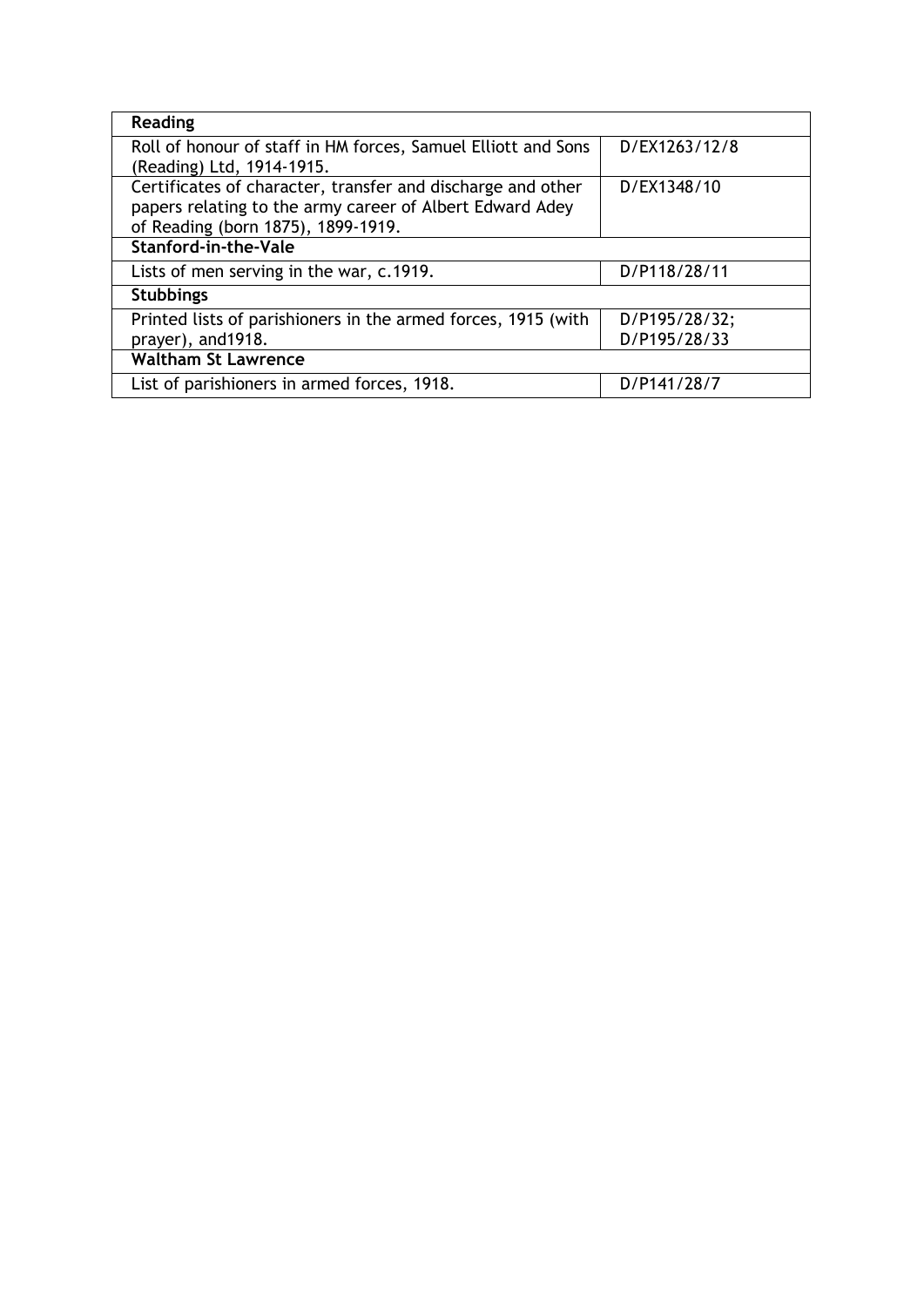### **Home Front**

School log books and parish magazines can give further information about the effects of the war, though the amount can vary. Please see the schools index and parish catalogues for further information.

Rural and Urban District Council minutes touch on subjects including appeals against conscription of vital employees, coal control, the Defence of the Realm Act, 1914, employment of ex-servicemen, food control, guarding bridges and culverts, national registration, recruiting, relief of distress, salvage, troop comforts, war agricultural committees and war pensions.

| General                                                                                                                                                                                                                                                                                                                       |                                                                                       |
|-------------------------------------------------------------------------------------------------------------------------------------------------------------------------------------------------------------------------------------------------------------------------------------------------------------------------------|---------------------------------------------------------------------------------------|
| References to war-related matters in general files of<br>Berkshire County Council Clerk's Department, 1903-1951.                                                                                                                                                                                                              | C/CL/G1/25/42, 43;<br>G1/28, 39, 60, 68/4,<br>75, 77, 84, 86, 89, 112,<br>113, 116/20 |
| Florence Vansittart Neale's 'odd and end book', 1904-1923.                                                                                                                                                                                                                                                                    | D/EX73/3/17/12                                                                        |
| Diary including many comments on news of the war, 1914-<br>1918.                                                                                                                                                                                                                                                              | D/EX73/3/17/8                                                                         |
| World War I hand-made greetings cards, n.d. [1914-1918].                                                                                                                                                                                                                                                                      | D/EX1030/1                                                                            |
| Reminiscence of Zeppelin raid in London during World War<br>I, 1982.                                                                                                                                                                                                                                                          | D/EWN/F97                                                                             |
| Agricultural Instruction Committee minutes: include<br>references to labour shortages, training of women and<br>disabled servicemen, use of waste land, etc, 1914-1918.                                                                                                                                                       | C/CL/C3/7                                                                             |
| Standing Joint Committee minutes: include references to<br>special constables, guarding of bridges and military depots,<br>aliens' identity cards, insurance against air raids, etc,<br>1914-1918.                                                                                                                            | $C/CL/C2/1/5-6$                                                                       |
| Diaries and correspondence relating to wartime<br>experiences of the Spencer family of Cookham, 1914-1918,<br>including letter of complaint to Lord Kitchener, 1914; diary<br>of Sydney Spencer, 1914-1918; war-theme Christmas card,<br>1916; menus from brigade dinners, 1916, 1917; and diary of<br>Percy J Spencer, 1918. | D/EX801/12-19, 23-25,<br>43, 51, 67, 78-81                                            |
| Certificate of service to the War Savings Movements, 1914-<br>1918, 1918.                                                                                                                                                                                                                                                     | D/EX863/9                                                                             |
| Flag-day sellers' badges, 1915.                                                                                                                                                                                                                                                                                               | D/EX863/8                                                                             |
| Poster regarding recital in aid of Serbian Relief Fund, 1915.                                                                                                                                                                                                                                                                 | D/EX1734/1                                                                            |
| Letters on experiences in war, 1915.                                                                                                                                                                                                                                                                                          | D/EX1795/1/5                                                                          |
| Printed notice of administration of Berkshire in the event<br>of invasion, from J H Benyon as Lord Lieutenant; and copies<br>of letters concerning the Berkshire Yeomanry, 1915-1921.                                                                                                                                         | D/EBY/013                                                                             |
| Report of visit to French farms run by women during war,<br>c.1916.                                                                                                                                                                                                                                                           | D/EX1738/1                                                                            |
| War Charities Committee minutes: include names of war-<br>related charities permitted to take up collections, 1916-<br>1917.                                                                                                                                                                                                  | C/CL/C3/1/6                                                                           |
| Berkshire War Agricultural Committee papers, collected by<br>Albert Castle, 1916-1918.                                                                                                                                                                                                                                        | D/EX 734/28-30                                                                        |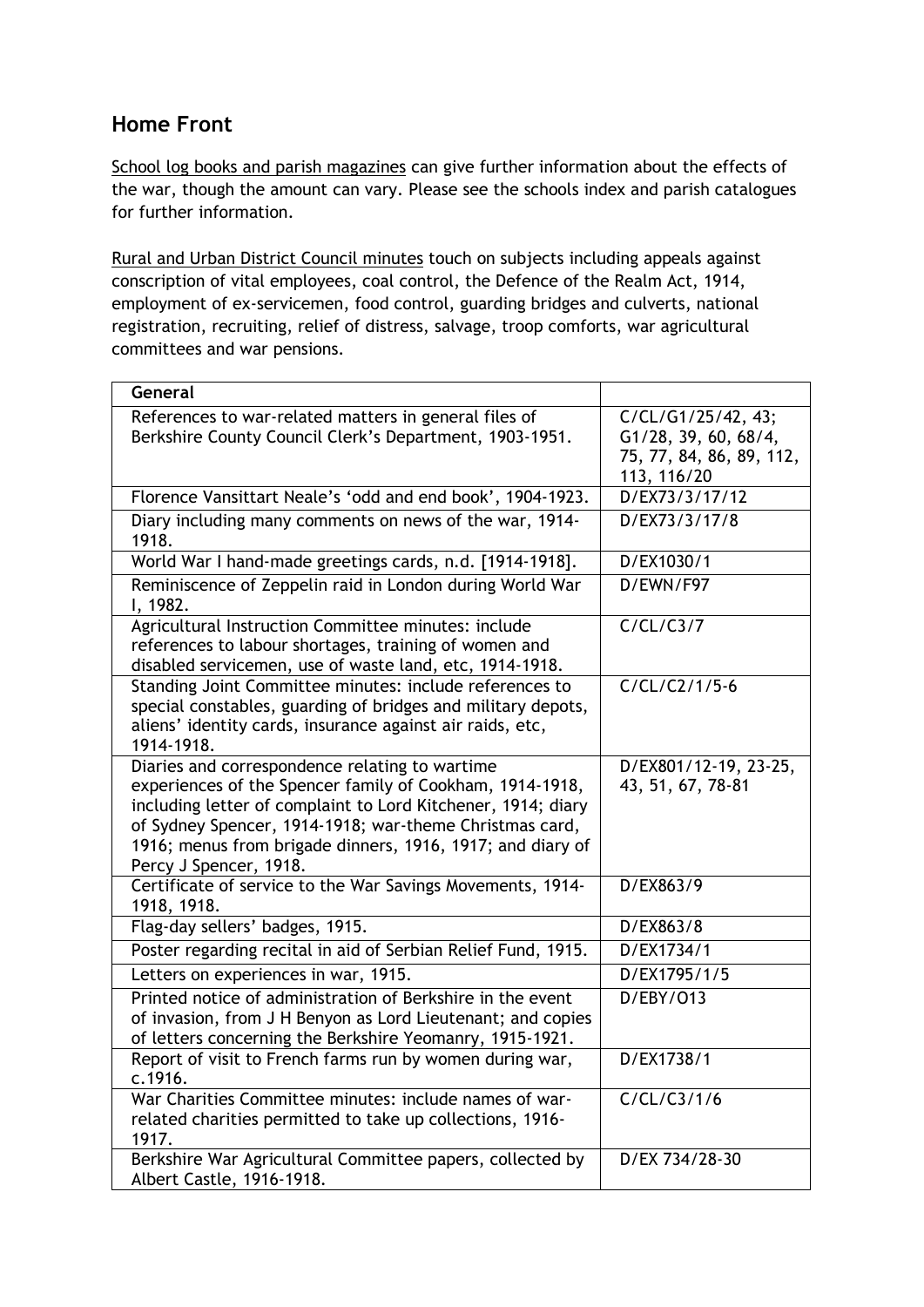| Porridge figurines made by conscientious objector in prison<br>$[c.1916-1918]$ .                                                                                                                                  | D/EX1795/3/62              |
|-------------------------------------------------------------------------------------------------------------------------------------------------------------------------------------------------------------------|----------------------------|
| Photograph and autograph album of Silwood Park, used as<br>auxiliary hospital, with photographs of northern France,<br>1919, and souvenirs of 1919 Henley Peace Regatta, 1916-<br>1919.                           | D/EX755/1                  |
| Berkshire County Forage Committee (responsible to Army<br>Council): minutes regarding allocation of hay and straw<br>from Berkshire farms, 1916-1920.                                                             | D/EX364/1                  |
| Certificate awarded to Lady Vansittart Neale by the Grand<br>Fleet Fund, for work with Vegetable Products Committee<br>for Naval Supply, 1917.                                                                    | D/EX73/3/17/13             |
| Press cutting about food rationing, 1917.                                                                                                                                                                         | D/H10/A6/6/1               |
| Letter offering Miss E Holifield a post as military housemaid<br>at Sutton Coldfield in the Women's Army Auxiliary Corps,<br>1917.                                                                                | D/EX323/2                  |
| Proclamation regarding reduction in grain production,<br>1917.                                                                                                                                                    | D/P194/28/1                |
| Notification by War Office to Revd Charles Boxall Longland<br>that his son Austin had been admitted to a convalescent<br>home, 1917.                                                                              | D/EX2564/1/9               |
| Christmas card from the Bear Wood Institute to 'the Bear<br>Wood Boys, fighting for Blighty', 1917.                                                                                                               | D/EX2771/1/3/3             |
| Proclamations regarding reduction in consumption of flour,<br>oats and grain, and the end of war, 1917 and 1919.                                                                                                  | D/P43B/1/3                 |
| Papers relating to Frederick Arthur Greet's service in the<br>Royal Berkshire Voluntary Regiment, 1917-1920.                                                                                                      | D/EX2229/3/3               |
| National Registration and exemption certificates of railway<br>clerk, 1918.                                                                                                                                       | D/EX1750/4                 |
| Berkshire War Agricultural Committee accounts, 1918-1920.                                                                                                                                                         | $C/TR4/2/1-2$              |
| Certificate of the British Red Cross Society and Order of St<br>John for war services, c.1919.                                                                                                                    | D/EBY/F45                  |
| Account of service of Revd William Rushby, 1920.                                                                                                                                                                  | D/EX1638/25                |
| Printed annual statements of accounts of the Comrades of<br>the Great War Charity, 1921-1922; and annual returns of<br>Admiral Vansittart Trust Charity, 1913-1948 [included care<br>of wounded sons of members]. | P/CC1/120/4;<br>P/CC1/22/2 |
| Illustrated menu for first annual dinner of Old Comrades<br>Association of Berkshire Yeomanry, 1928.                                                                                                              | N/D5/1                     |
| Conscientious objector's memoir of war [c.1930s].                                                                                                                                                                 | D/EX1795/1/51              |
| Appeal letter from the Imperial Association for Assisting<br>Disabled Naval and Military Officers, [c.1915-1916].                                                                                                 | D/EX1839/7/1               |
| Abingdon district                                                                                                                                                                                                 |                            |
| Rural district council minutes.                                                                                                                                                                                   | RD/A/CA/1/3, 4             |
| <b>Ardington and Speen</b>                                                                                                                                                                                        |                            |
| War intercessions book, 1914-1920.                                                                                                                                                                                | D/P116/28/9                |
| <b>Ascot</b>                                                                                                                                                                                                      |                            |
| Album containing photographs of soldiers convalescing in<br>Ascot, c.1914-1918.                                                                                                                                   | D/EX2243                   |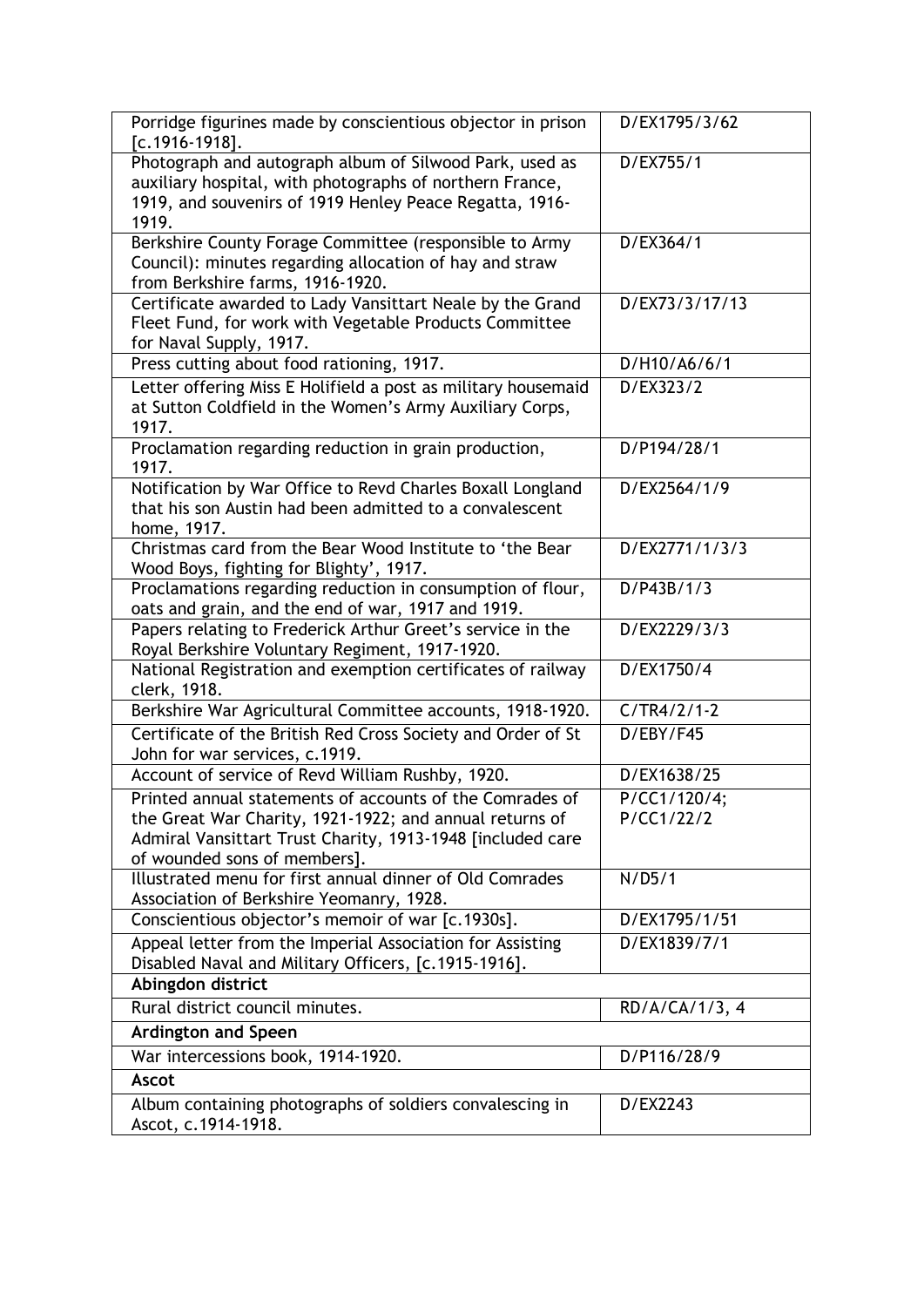| <b>Basildon</b>                                                                                                                                                                                                                                                   |                  |
|-------------------------------------------------------------------------------------------------------------------------------------------------------------------------------------------------------------------------------------------------------------------|------------------|
| Sale catalogue of Basildon Park, including hospital furniture<br>used when building used as war hospital, 1920.                                                                                                                                                   | D/EZ166/1        |
| <b>Barkham</b>                                                                                                                                                                                                                                                    |                  |
| Papers regarding loans for land settlement of ex-<br>servicemen at Brook Farm, 1919-1926.                                                                                                                                                                         | C/CL/G1/25/43    |
| <b>Bisham</b>                                                                                                                                                                                                                                                     |                  |
| Award of King Albert Medal of the Kingdom of Belgium to<br>Sir Henry Vansittart for services in the war, 1921.                                                                                                                                                    | D/EX73/3/16/17   |
| <b>Bradfield district</b>                                                                                                                                                                                                                                         |                  |
| Rural district council minutes, 1913-1919.                                                                                                                                                                                                                        | RD/B/CA/1/8-13   |
| Caversham                                                                                                                                                                                                                                                         |                  |
| Papers relating to provision of horseshoes for cavalry.                                                                                                                                                                                                           | D/EX1485/1/25    |
| Childrey                                                                                                                                                                                                                                                          |                  |
| Defence of the Realm Act lighting order, 1916.                                                                                                                                                                                                                    | D/P35/28/2       |
| Cholsey                                                                                                                                                                                                                                                           |                  |
| Fair Mile Hospital correspondence and press cuttings<br>relating to wartime food rationing, 1917 [The hospital<br>received patients from similar institutions converted to war<br>hospitals.].                                                                    | D/H10/A6/6/1     |
| <b>Clewer</b>                                                                                                                                                                                                                                                     |                  |
| Letter about assistance to Belgian refugees, 1918.                                                                                                                                                                                                                | D/EX1675/1/11/14 |
| Roll of Honour, St Augustine's Boys' Home, 1917.                                                                                                                                                                                                                  | D/EX1675/23/4/3  |
| Cookham                                                                                                                                                                                                                                                           |                  |
| Letter regarding Cookham Dean parish collection for<br>sufferers from the European War, 1914; programme of<br>National Mission of Repentance and Hope, 1916; and two<br>proclamations, regarding reduction of grain consumption,<br>1917, and thanksgiving, 1919. | D/P43B/1/3       |
| Welcome home concert for soldiers and sailors from<br>Cookham Dean and Pinkneys Green, 1919.                                                                                                                                                                      | D/P43B/28/11     |
| Cookham district                                                                                                                                                                                                                                                  |                  |
| Rural district council minutes.                                                                                                                                                                                                                                   | RD/C/CA/1/8-9    |
| Crowthorne                                                                                                                                                                                                                                                        |                  |
| Admission registers of Broadmoor Hospital showing<br>admission of prisoners of war, including German POWs from<br>Crowthorne War hospital, 1916-1919.                                                                                                             | D/H14/D1/1/4/1   |
| Correspondence relating to previous item, 1916-1919.                                                                                                                                                                                                              | D/H14/A6/2/51    |
| <b>Didcot</b>                                                                                                                                                                                                                                                     |                  |
| Letter on soldier's return, c.1918-1919.                                                                                                                                                                                                                          | D/EX1485/1/43    |
| <b>Earley</b>                                                                                                                                                                                                                                                     |                  |
| Plans for rifle range for Earley Defence Force, 1914-1915.                                                                                                                                                                                                        | D/EWK/B2/4/21/2  |
| <b>Easthampstead district</b>                                                                                                                                                                                                                                     |                  |
| Rural district council minutes.                                                                                                                                                                                                                                   | RD/E/CA/1/6-7    |
| <b>Faringdon district</b>                                                                                                                                                                                                                                         |                  |
| Rural district council minutes.                                                                                                                                                                                                                                   | RD/F/CA/1/6-7    |
| Clerk's letter book includes letters about exemption<br>applications at Local Tribunals, 1916-1917.                                                                                                                                                               | RD/F/CZ1/1       |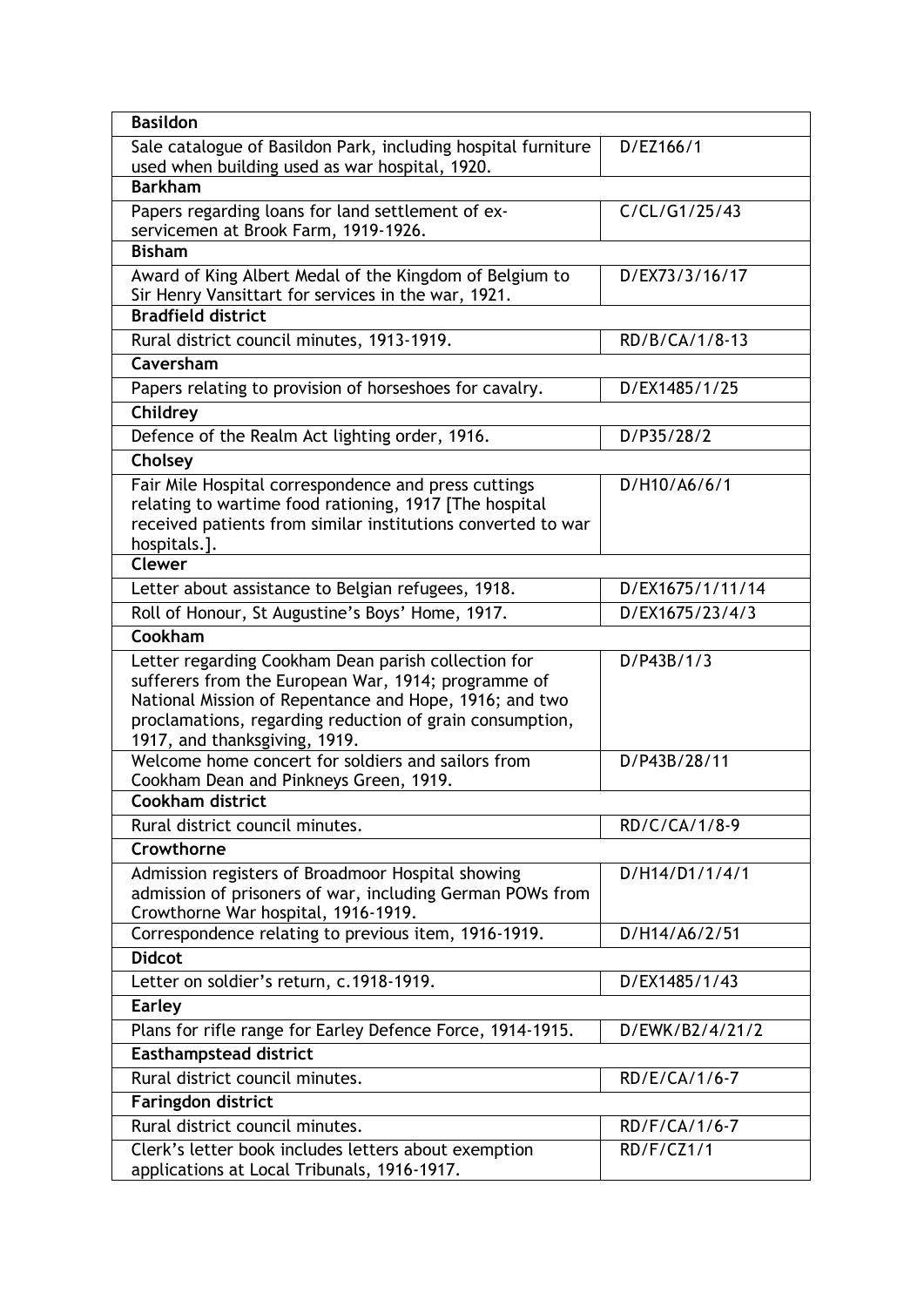|                                                                                                                                      | Sale to raise funds for Red Cross, 1916. | D/EX284/302-303 |
|--------------------------------------------------------------------------------------------------------------------------------------|------------------------------------------|-----------------|
|                                                                                                                                      | Hungerford district                      |                 |
| Rural district council minutes.<br>RD/H/CA/1/6                                                                                       |                                          |                 |
| <b>Hurst</b>                                                                                                                         |                                          |                 |
| Hurst Women's Institute: references in Committee minutes<br>D/EX1925/33/1/1;                                                         |                                          |                 |
| to war-related activities including bandage-making and<br>D/EX1925/33/5/2                                                            |                                          |                 |
| food economy, 1916-1918; and letter of appreciation to                                                                               |                                          |                 |
| Queen Mary for her war work, 1918.                                                                                                   |                                          |                 |
| Photograph of Bearwood House, taken during use as<br>D/EX2122/1                                                                      |                                          |                 |
| Canadian Convalescent Hospital for wounded soldiers,                                                                                 |                                          |                 |
| 1919.                                                                                                                                |                                          |                 |
| Maidenhead                                                                                                                           |                                          |                 |
| Assessment for payment of war damage contribution to HM<br>D/P182/8A/25                                                              |                                          |                 |
| Inspector of Taxes for All Saints, Boyne Hill, 1914.                                                                                 |                                          |                 |
| Maidenhead Congregational Church discussions on war,<br>D/N33/7/4/1<br>1914-1915.                                                    |                                          |                 |
| Papers regarding Belgian Refugee Home, Maidenhead,<br>D/N33/11/3                                                                     |                                          |                 |
| 1914-1919.                                                                                                                           |                                          |                 |
| Commendations of discharged soldiers to local clergymen,<br>D/P182/28/1                                                              |                                          |                 |
| Boyne Hill, 1918-1919.                                                                                                               |                                          |                 |
| Newbury                                                                                                                              |                                          |                 |
| D/H4/10/10<br>Register of military patients treated at Newbury District                                                              |                                          |                 |
| Hospital, 1916-1917.                                                                                                                 |                                          |                 |
| Minutes of Retail Coal Prices Committee, 1917-1918.<br>N/AC2/2/3                                                                     |                                          |                 |
| Sports Committee minutes relating to peace celebrations,<br>N/D14/5                                                                  |                                          |                 |
| 1919.                                                                                                                                |                                          |                 |
| N/D14/6<br>Account for erecting enclosure and sports ring for peace                                                                  |                                          |                 |
| celebrations, 1919.                                                                                                                  |                                          |                 |
| Article in The Record, annual school magazine produced by<br>SCH12/14/1                                                              |                                          |                 |
| Newbury County Girls' school, referencing the 'appalling<br>waste' and suffering resulting from war, 1934.                           |                                          |                 |
| Newbury district                                                                                                                     |                                          |                 |
| Council minutes.<br><b>RD/N/CA/1/4</b>                                                                                               |                                          |                 |
| Reading                                                                                                                              |                                          |                 |
|                                                                                                                                      |                                          |                 |
| Minutes of Smallholdings and Allotments Committee refer<br>R/AC1/3/18<br>to drive for increased food production, use of uncultivated |                                          |                 |
| land, etc, 1914-18.                                                                                                                  |                                          |                 |
| Reading Prison: remission and discharge books refer to<br>P/RP1/1/9; 13/1                                                            |                                          |                 |
| military prisoners sentenced by court martial, and Belgian                                                                           |                                          |                 |
| prisoners detained there and released by Belgian                                                                                     |                                          |                 |
| Government, 1914-1915); nominal register includes alien                                                                              |                                          |                 |
| and Irish internees, 1916-1918.                                                                                                      |                                          |                 |
| Minutes of Watch Committee (police) refer to formation of<br>R/AC1/3/12-20                                                           |                                          |                 |
| relief force and special constables, wartime duties,                                                                                 |                                          |                 |
| members serving at the Front, casualties, appointment of                                                                             |                                          |                 |
| women as police officers, charity fund-raising days, and                                                                             |                                          |                 |
| widows' pensions, 1914-1918.                                                                                                         |                                          |                 |
| Photographs, mostly of Reading, c.1914-1919.<br>D/EX1638/65-66                                                                       |                                          |                 |
| Records of Soldiers' Welfare Committee, Broad Street<br>D/N11/4/2; 5/1/4<br>Congregational Church, 1914-1925.                        |                                          |                 |
| Plans for rifle range at Reading School, Reading, 1915.<br>D/EWK/B2/4/22                                                             |                                          |                 |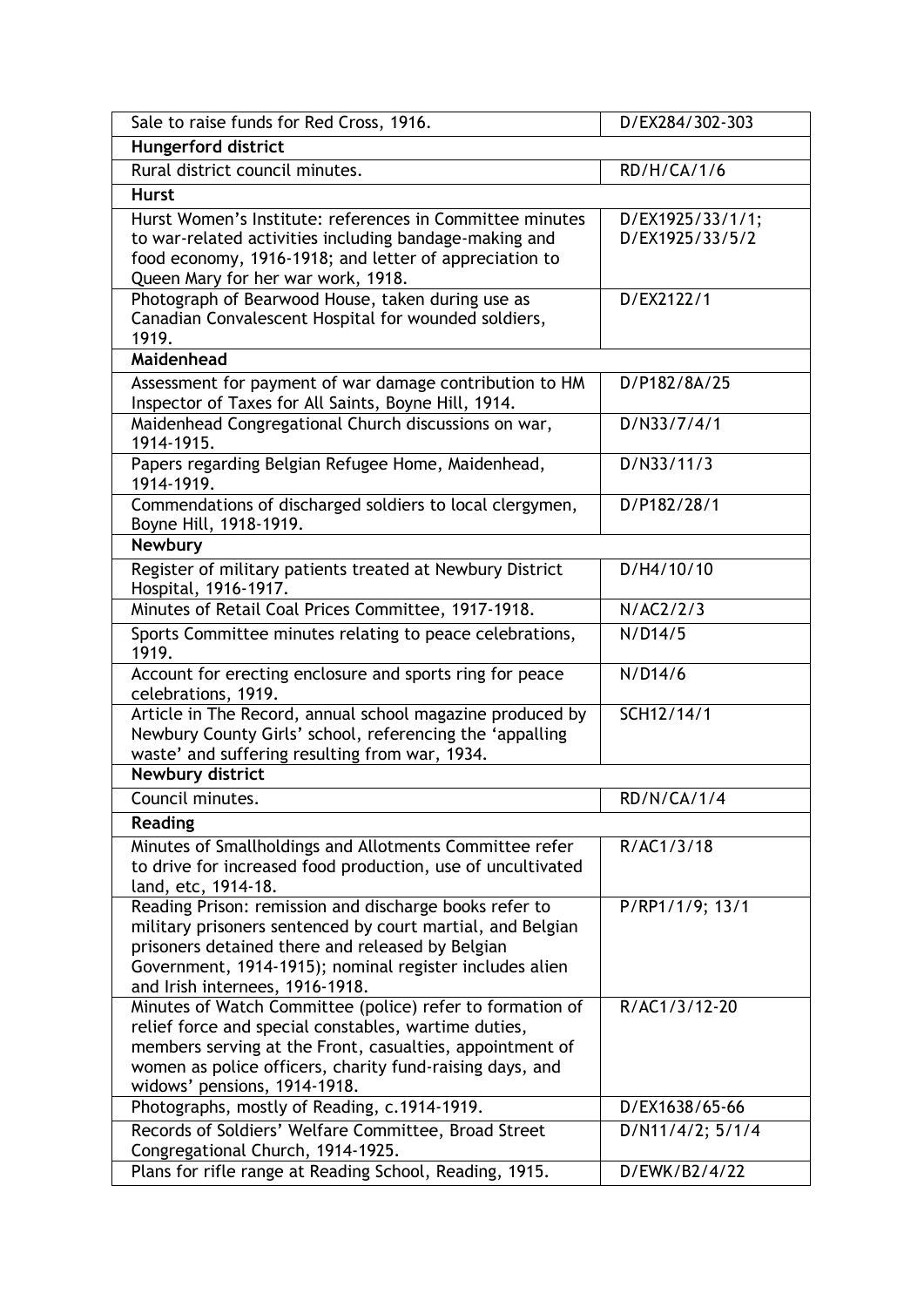| Photograph of 32nd (late 41st) Divisional Signal Company,                                                         | D/EX1840/1      |
|-------------------------------------------------------------------------------------------------------------------|-----------------|
| Royal Engineers, outside Wantage Hall, 1915.<br>Letter about insurance against air raids, Reading, 1915.          | D/EX1942/1/1/36 |
|                                                                                                                   | D/EX1557/1/24   |
| Papers re attempts to avoid enlistment of F E Butler of<br>Reading, 1916.                                         |                 |
| The Ration: Magazine of Reading War Hospitals (reflecting                                                         | D/EE/Z34        |
| government control of fuel supplies), 1916.                                                                       |                 |
| Letters about effects of war in Reading, including Pioneer                                                        | D/EX208/B2/17   |
| Company, calling up of clerks, low rents, evacuation to                                                           |                 |
| Reading of people leaving air raid areas, etc; also air raids                                                     |                 |
| in Surrey and damage to convents in Belgium, 1916-1917.<br>Reading National Savings Committee records, 1916-1918. | P/NS2           |
| Letter about death of soldier and toll of war on 'our men',                                                       | D/EX1942/1/1/40 |
| 1917.                                                                                                             |                 |
| Minutes of Coal Supplies Committee and Retail Coal                                                                | R/AC1/3/17, 19  |
| Supplies Committee, 1916-1918.                                                                                    |                 |
| Diary of Joan Evelyn Daniels of Reading, 1918.                                                                    | D/EX1341/1      |
| Legal bill regarding application to exempt employee from                                                          | D/EX1942/1/1/54 |
| military service, Reading, 1918.                                                                                  |                 |
| Correspondence about use of premises in Reading by War                                                            | D/EX1942/2/3/21 |
| Department, for troop accommodation, 1918.                                                                        |                 |
| Photographs of Red Cross nurse Battle Hospital), n.d.                                                             | D/1750/3        |
| Menu for a dinner for employees who had served in World<br>War I, Samuel Elliott and Sons Reading) Ltd, 1919.     | D/EX1263/11/1   |
| Minutes of Peace Celebrations Sub-committee, Reading                                                              | R/AC2/18A, 18B  |
| Borough Council, 1919-1920.                                                                                       |                 |
| Shellingford                                                                                                      |                 |
| Sale of hospital effects, 1916.                                                                                   | D/EX284/304     |
| Slough                                                                                                            |                 |
| Planning application for club room for discharged and                                                             | S/SB2/1743/1-2  |
| disabled ex-servicemen, 1919.                                                                                     |                 |
| <b>Wallingford district</b>                                                                                       |                 |
| Rural district council minutes.                                                                                   | RD/W/CA/1/7     |
| Wantage district                                                                                                  |                 |
| Appeal leaflet for aeroplanes: Wantage's special effort for<br>the war, sponsored by Prudential Assurance, 1918.  | D/EX2547/4/5/7  |
| Rural district council minutes.                                                                                   | RD/WT/CA/1/5    |
| Urban district council minutes include references to War                                                          | UD/WT/CA1/3     |
| Charities; war damage compensation, War Savings                                                                   |                 |
| Association, billeting of troops and anniversary meetings of                                                      |                 |
| outbreaks of war, 1914-1918.<br>West Woodhay                                                                      |                 |
|                                                                                                                   |                 |
| Record of service of parishioners, including nurses, 1919.                                                        | D/P155/28/2     |
| Windsor                                                                                                           |                 |
| Stationmaster's memoir about the impact of war on<br>railways etc, 1914-1918.                                     | D/EX1952        |
| Minutes of borough watch committee refer to effect of the                                                         | WI/AC2/2/2      |
| war on police force, including wartime duties, members                                                            |                 |
|                                                                                                                   |                 |
| serving at the Front, casualties, and widows' pensions,<br>1914-1918.                                             |                 |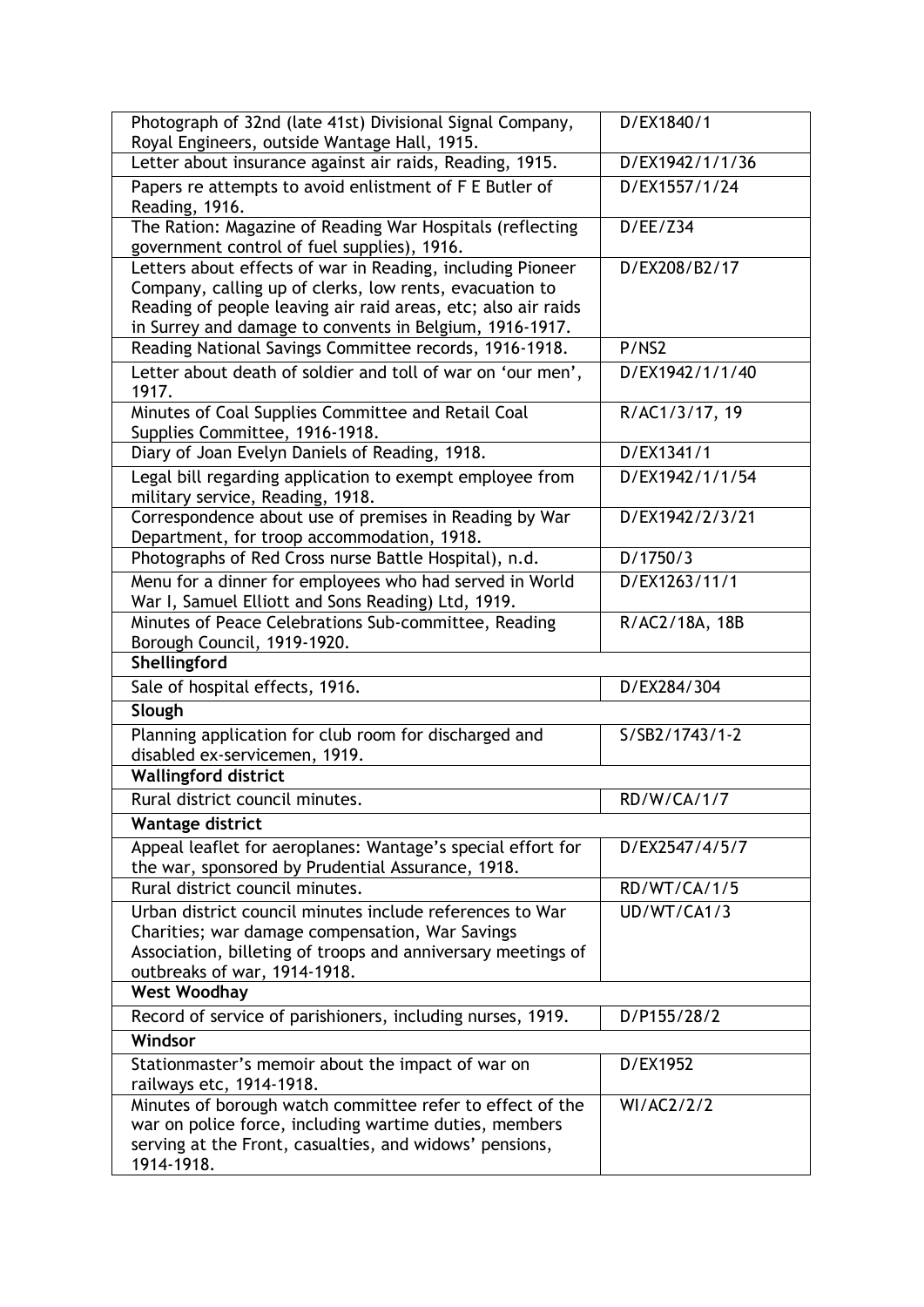| Records regarding treatment of wounded soldiers at King     | D/H6/1/7, 10; 11/15; |
|-------------------------------------------------------------|----------------------|
| Edward VII Hospital, 1917-1918.                             | $12/1$ ; $22/2$      |
| King Edward VII Hospital, Windsor, and the European War,    | <b>BRO Library</b>   |
| 1920 booklet about the hospital's military work, 1914-1919. |                      |
| <b>Windsor district</b>                                     |                      |
| Rural district council minutes.                             | RD/WI/CA/1/9-11      |
| Winnersh                                                    |                      |
| Papers regarding loan for purchase of property at Haines    | C/CL/G1/25/42        |
| Hill for land settlement of ex-servicemen, 1919-1924.       |                      |
| Wokingham                                                   |                      |
| Wokingham police records including references to the        | PS/FT26/1-21         |
| deployment of special constables and ambulance men,         |                      |
| posters and public notices, and correspondence, c.1914-     |                      |
| 1918.                                                       |                      |
| Letters from the Wokingham borough surveyor acting as the   | <b>WO/SA4/1</b>      |
| local fuel overseer, 1918-1920.                             |                      |
| <b>Wokingham district</b>                                   |                      |
| Rural district council minutes.                             | RD/WO/CA/1/7-9       |
|                                                             |                      |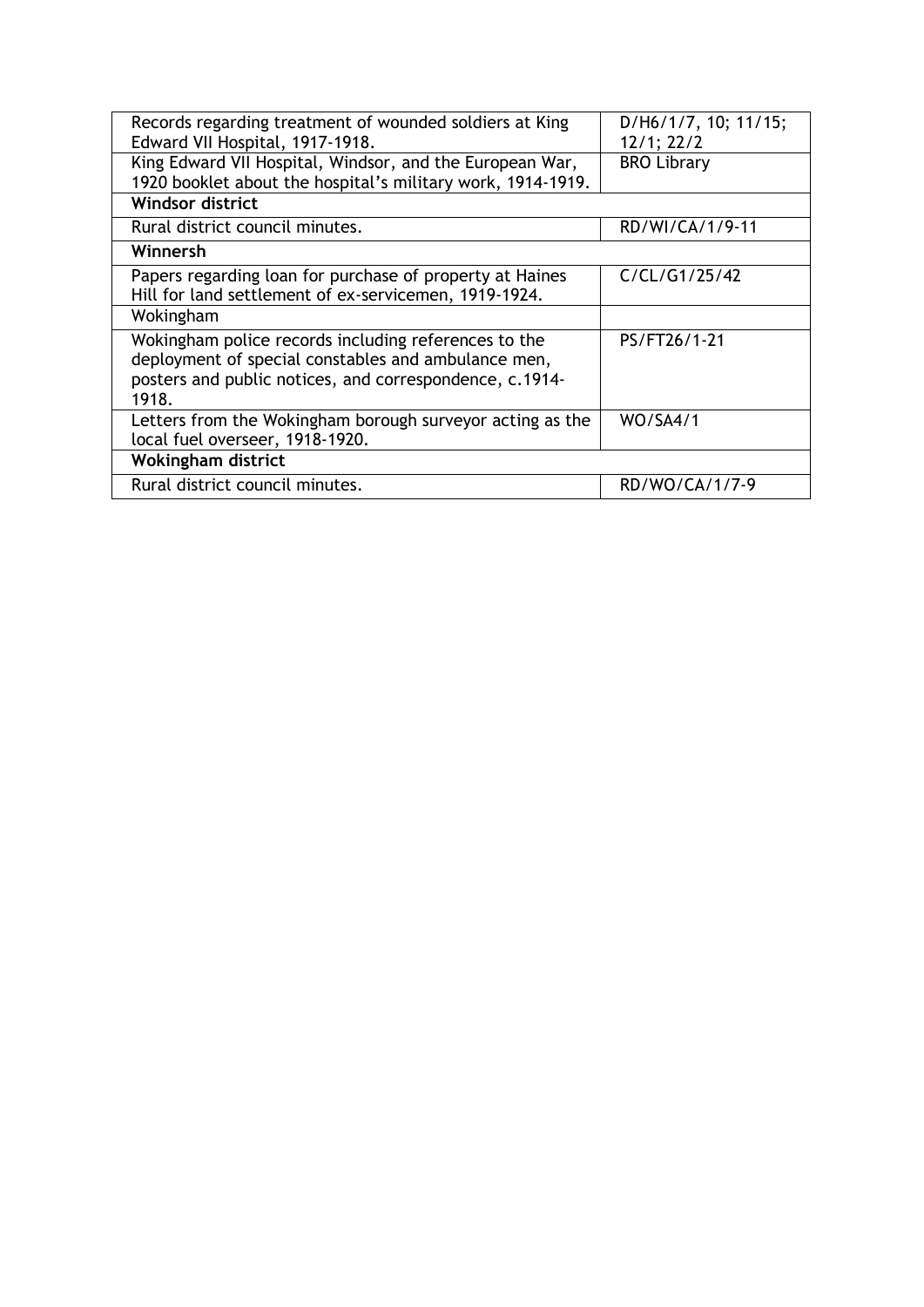## **Remembrance**

| General                                                                                                                                                              |                            |
|----------------------------------------------------------------------------------------------------------------------------------------------------------------------|----------------------------|
| Plans and papers for Berkshire War Memorial, 1919-1931.                                                                                                              | D/EWK/B2/3/2/1/1-2         |
| Plans for Nettlebed Memorial Lych Gate, Oxfordshire, 1921-<br>1925.                                                                                                  | D/EWK/B2/3/2/2             |
| Booklet containing list of World War I war graves in<br>Berkshire, 1930.                                                                                             | D/EZ110/19/1               |
| <b>Ascot</b>                                                                                                                                                         |                            |
| Roll of honour of men who died in World War I and World<br>War II.                                                                                                   | D/P185/28/50/1-4           |
| Brightwell                                                                                                                                                           |                            |
| Roll of honour and list of war workers, 1917.                                                                                                                        | D/P25/28/31                |
| Caversham                                                                                                                                                            |                            |
| Plans for Caversham War Memorial, 1921.                                                                                                                              | D/EWK/B2/3/2/3             |
| Chaddleworth                                                                                                                                                         |                            |
| Printed account of unveiling of war memorial, 1920.                                                                                                                  | D/P32/28/17                |
| <b>Cookham Dean and Pinkneys Green</b>                                                                                                                               |                            |
| Papers regarding war memorial, 1917-1920.                                                                                                                            | D/P43B/1/3;<br>D/P43B/28/3 |
| Pamphlet on Cookham Dean Wesleyan Methodist war<br>memorial, with biographical sketches, 2013.                                                                       | D/MS12/8/1                 |
| Research notes compiled for the pamphlet on the Wesleyan<br>Methodist war memorial, 2013.                                                                            | D/MS12/8/2                 |
| <b>Great Coxwell</b>                                                                                                                                                 |                            |
| 'Book of Remembrance' relating to servicemen from the<br>parish killed in two World Wars, c.1914-1989.                                                               | D/P44/28/4                 |
| <b>Crowthorne Parish Council</b>                                                                                                                                     |                            |
| Minutes relating to war memorial, 1919-1920.                                                                                                                         | CPC102B/3/2                |
| Papers relating to war memorial, 1919-1920.                                                                                                                          | CPC102B/5/2                |
| Details of dedication of war memorial, 1920.                                                                                                                         | D/P44/28/6                 |
| Easthampstead                                                                                                                                                        |                            |
| Papers relating to war memorial cross in churchyard, 1919-<br>c.1945.                                                                                                | D/P49/6/4                  |
| <b>East Lockinge</b>                                                                                                                                                 |                            |
| Lady Wantage's diary with references to Lockinge war<br>memorial, Versailles peace conference, Russian Revolution<br>and postwar issues at home and in Europe, 1919. | D/EX2862/1                 |
| Grazeley                                                                                                                                                             |                            |
| Order of service and press cutting regarding war memorial,<br>1922.                                                                                                  | D/P124B/1B/3               |
| Lyford                                                                                                                                                               |                            |
| Typed transcription of inscriptions on war memorial in<br>Lyford Church, 1915.                                                                                       | T/T55                      |
| Newbury                                                                                                                                                              |                            |
| Notes in admission register of St Bartholomew's Grammar<br>School of names of former pupils killed in the war, c.1919.                                               | SCH11/11/1                 |
| St Bartholomew's Grammar School World Cup Record,<br>including biographies of four old boys killed in the War.                                                       | SCH11/13/2                 |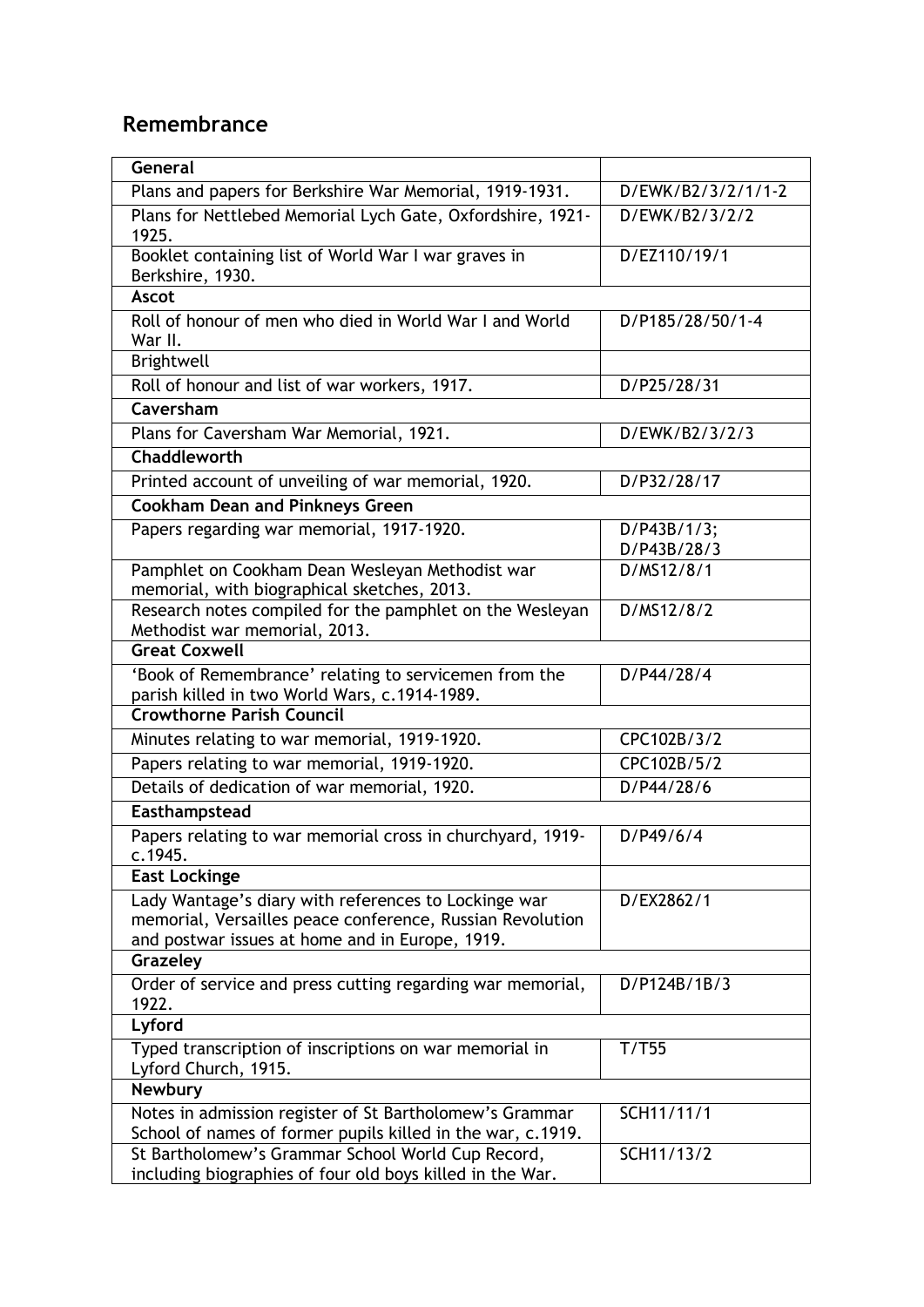| St Bartholomew's Grammar School printed roll of honour<br>and list of subscribers to First World War memorial. | SCH11/18/3       |
|----------------------------------------------------------------------------------------------------------------|------------------|
| Article on St Bartholomew's Grammar old boys killed in the<br>First World War.                                 | SCH11/18/14      |
| Printed appeal leaflet for St Bartholomew's Grammar<br>School War Memorial, 1948.                              | SCH11/18/15      |
| Committee minutes regarding memorial tablet in Newbury<br>Congregational Sunday School to those killed, 1920.  | D/N32/7/1/4      |
| Order of service for unveiling and dedication of war<br>memorial, including Roll of Honour, 1922.              | N/D14/7          |
| Padworth                                                                                                       |                  |
| Notes on men named on World War I war memorial, 1983.                                                          | D/P90/8A/20      |
| Shrivenham                                                                                                     |                  |
| War memorial voucher, 1918-1930.                                                                               | D/P112/6/15      |
| List of servicemen, 1914-1916.                                                                                 | D/P112/28/9      |
| <b>Stratfield Mortimer</b>                                                                                     |                  |
| Faculty for memorial in parish church, 1919.                                                                   | D/P120/6/6       |
| <b>Stubbings</b>                                                                                               |                  |
| Roll of honour, 1918; and list of names on parish war                                                          | D/P195/28/33;    |
| memorial, c.1920.                                                                                              | D/P195/28/34     |
| Wallingford                                                                                                    |                  |
| Report on premises used by the Comrades of the Great<br>War, including a rifle range, c.1920-1931.             | WA/Q/1/5/11      |
| Programme and press cuttings relating to the unveiling of<br>Wallingford war memorial, 1921.                   | D/EX2055/5/3/1-3 |
| Order of service for Armistice Day, Wallingford, c.1927-<br>1933.                                              | PS/MN/26/1       |
| Watchfield                                                                                                     |                  |
| Watchfield men in armed forces, 1914-1915.                                                                     | D/P112C/28/5     |
| Winkfield                                                                                                      |                  |
| Plans for war memorial, c.1920.                                                                                | D/P151/28/55     |
| Wokingham                                                                                                      |                  |
| Printed ephemera relating to the Comrades of the Great                                                         | D/EX1839/5/2/1-5 |
| War [founded in 1917 to represent the rights of discharged                                                     |                  |
| servicemen of the First World War], c.1917-1921.                                                               |                  |
| Roll of honour, Wokingham parish war memorial, c.1918-<br>1919.                                                | D/P154/28/23     |
| Photograph of the war memorial, Wokingham town hall,<br>c.1920.                                                | WO/D1/3/32/9     |
| Programme for peace celebrations, 1919.                                                                        | WO/D1/3/32/8     |
| <b>West Woodhay</b>                                                                                            |                  |
| Faculty for war memorial tablet, 1920.                                                                         | D/P155/6/3/2     |
| Woodley                                                                                                        |                  |
| Woodley Memorial Recreation Ground papers, 1919.                                                               | D/EX2733/3/1     |